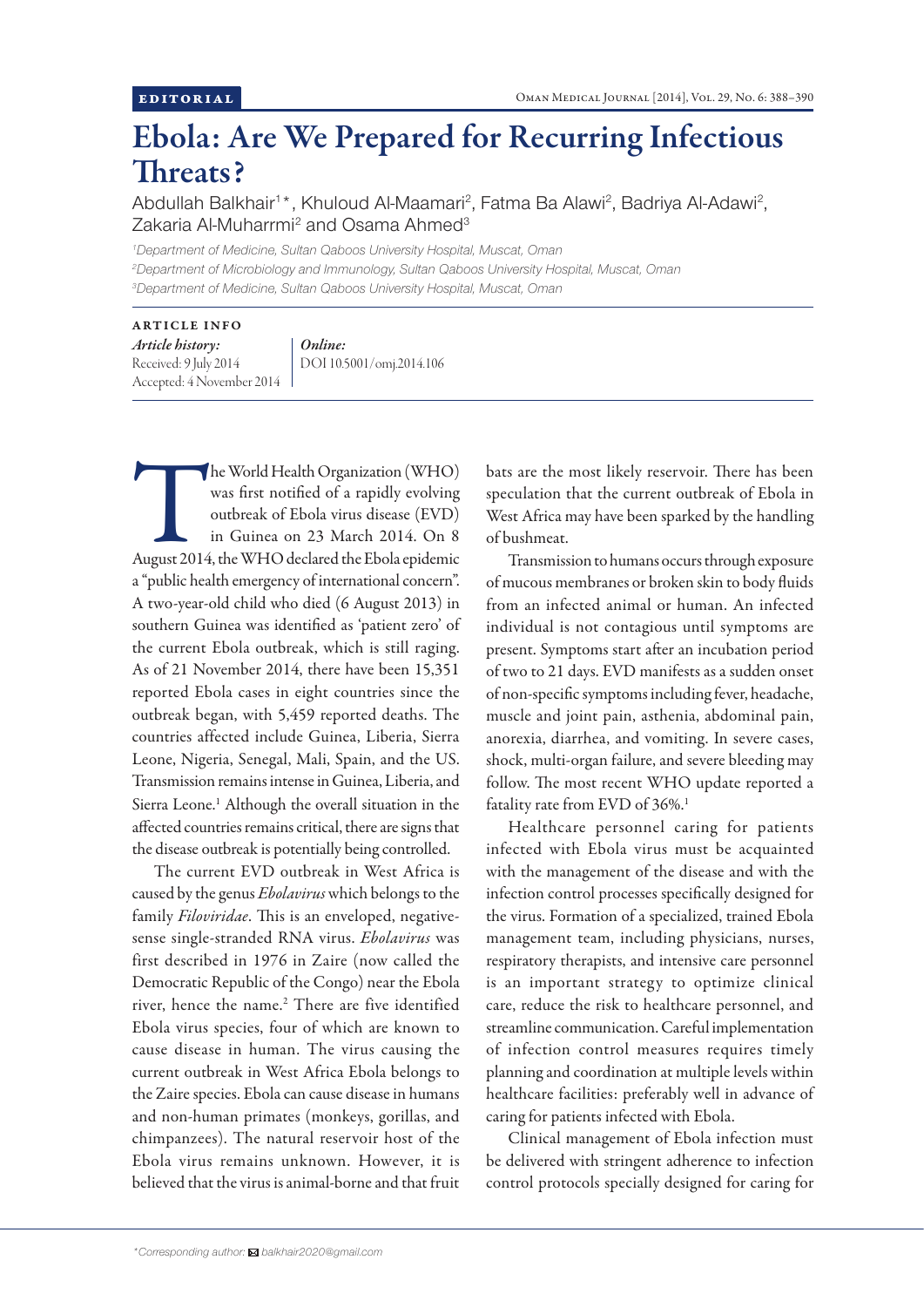an Ebola infected patient, while assuring the safety of healthcare personnel delivering care.

EVD is primarily transmitted by contact with infected bodily fluids or contaminated objects.<sup>3</sup> The virus has been detected in blood, urine, feces, vomit, sweat, tears, saliva, mucous, breast milk, and semen.4 Ebola is generally not considered an airborne infection. However, airborne precautions, including use of N95 respirators and placement of patients in negative pressure isolation rooms, offers the theoretical benefit of limiting airborne transmission. The infectious dose for Ebola virus is thought to be low and the viral load in blood increases exponentially as symptoms progress. Healthcare workers have frequently been infected while treating Ebola patients and account for about 10% of infected individuals in the current outbreak.

Centers for Disease Control and Prevention-USA (CDC) and the WHO have issued detailed recommendations for patient isolation, personal protective equipment, sample handling, disposal of waste, and environmental decontamination for dealing with the Ebola outbreak.<sup>5,6</sup> The foundation of protection for healthcare workers is isolation of patients and adherence to infection control protocols. Personal protective equipment must be put on and removed in a systematic method and should be supervised by a trained observer.

In Oman, a practical and scientifically sound contingency laboratory diagnostic plan should be an integral part of hospital preparedness plans for any cases of EVD. Laboratory diagnosis of EVD should only be performed in a certified biocontainment level four laboratory. Such services are not currently available in Oman and samples will be sent to laboratories abroad for testing. Both molecular and serological tests are available for EVD diagnosis with molecular testing using realtime reverse transcription polymerase chain reaction (rRT-PCR) the cornerstone for diagnosing an acute Ebola virus infection. Oman's ministry of health has developed EVD laboratory guidance for handling and processing of clinical samples.7

In order to minimize needless exposure to clinical and laboratory staff, blood specimens sent for investigations from patients with suspect EVD should be limited to tests that are critical for their management. Stringent protocols should be in place (preferably tested) to ensure that laboratory workers are trained to process such specimens. CDC has issued guidelines on handling of specimens from suspected EVD cases which stated that laboratory tests can be performed under containment level two conditions providing good laboratory practice is in place and applying enhanced standard and droplet precautions using the appropriate personal protective equipment.8

Oman has containment level two laboratories capable of handling specimens safely for routine testing. The use of fully automated closed analysers for biochemistry and haematology testing further minimize exposure to laboratory staff and the environment. However, such systems are not widely available. Therefore, laboratories should ensure that alternative methods are in place such as inactivation of specimens prior to testing, or by implementing point of care testing (POCT). CDC has proposed that POCT can be utilized, and has provided guidance on its use.<sup>9</sup>

Severe Ebola infections are characterized by profound fluid loss, metabolic abnormalities, shock, and organ failure in addition to occasional life-threatening hemorrhages. Intensive supportive care aiming to timely correct and reverse these abnormalities is currently the basis of management in these patients. This approach has been shown to markedly improve the outcome particularly when practiced promptly and aggressively.

Unfortunately, specific and targeted treatment options for patients infected with Ebola virus are currently limited. There are no proven antiviral agent(s) to treat EVD, although several investigational treatments may be considered. These include convalescent whole blood or plasma infusion, monoclonal antibodies, RNA-based drugs, and small antiviral molecules. The WHO has prioritized convalescent whole blood or plasma infusion, ZMapp (a combination of three monoclonal antibodies), and TKM-Ebola (an interfering RNA molecule used to block expression of two viral replication genes). Additionally, specific antiviral agents (favipiravir-anti influenza, brincidofovir-anti CMV, and adenovirus) may hold promise as Ebola treatment.

There is undoubtedly an urgent need for a safe and effective vaccine against EVD. There are two candidate vaccines currently in Phase I studies. The details of these vaccines are beyond the scope of this editorial.